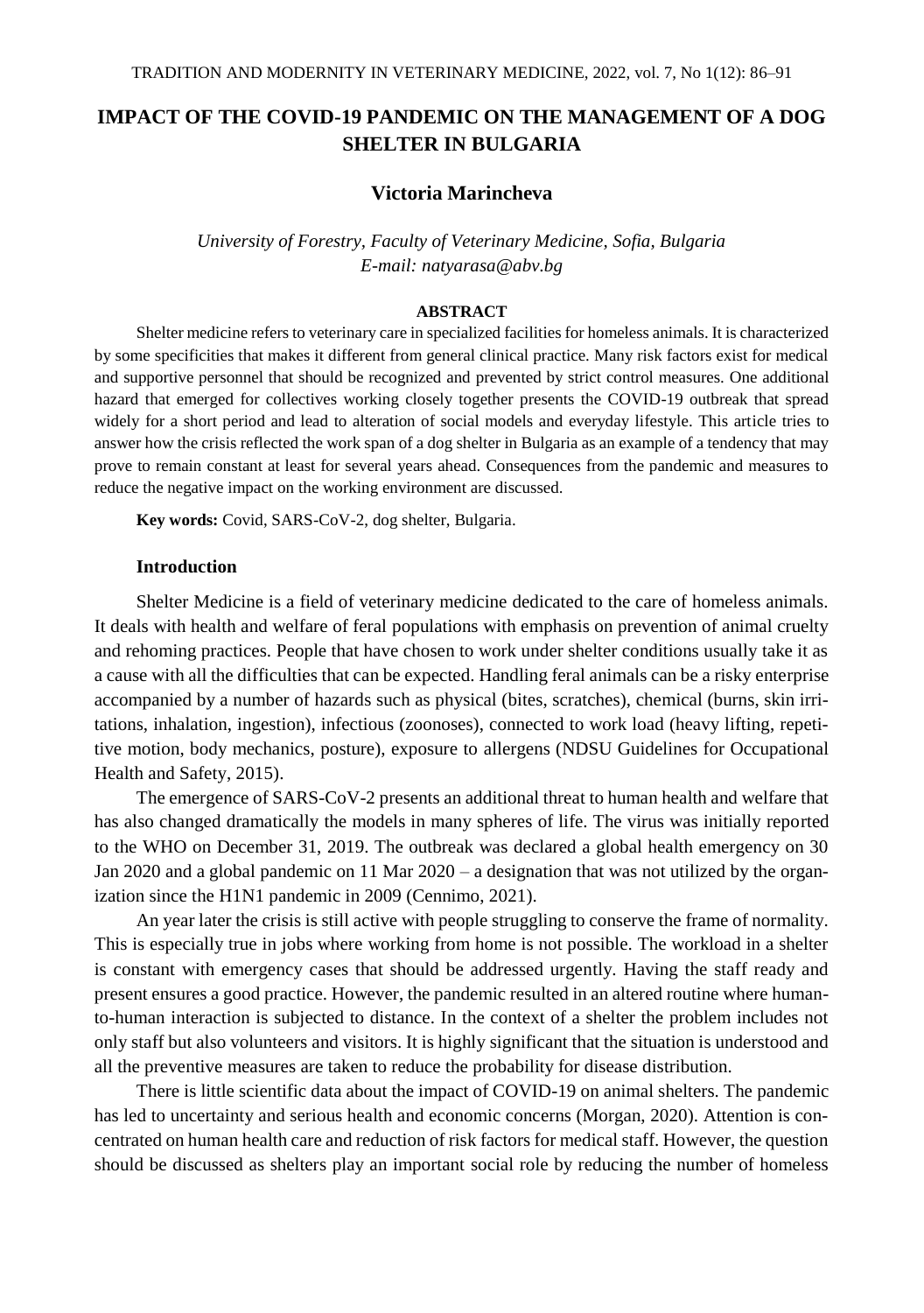animals and regulating the human-to-animal relationship. Reports warn about the danger of pet abandonment, reduction in the rate of adoptions, overcrowding of pet care units, food shortages (Ayan, 2020). Animal control calls to authorities have also significantly increased (Wood, 2020). During the lockdown in China there were animals abandoned in apartments, left on the streets and in shelters as their owners passed away or were unable or unwilling to continue caring for them. It is expected that many people will face financial challenges or other reasons like hospitalization to make them give up of their pets (WSAVA, 2020). A study carried out by the Affinity Foundation in 102 shelters in Spain during April 2020 found that the COVID confinement resulted in fewer volunteers and less financial resources.

# **Materials and methods**

The study encompasses a period of one year (Feb 2020 to Feb 2021) in a dog shelter situated in Sofia, Bulgaria. Analysis relies on documental data and questionnaires filled online by representatives from the staff. The available scientific literature was accessed for experience and recommendations from other countries.

## **Results and Discussion**

#### **The COVID-19 crisis in Bulgaria**

The COVID-19 epidemics began in 2020 with the first case confirmed on 8 Mar. Since then the number of positive tests has risen from 14% in the beginning to 36,35% in Nov 2020. Morbidity reached 224 849 cases and mortality 9 420 cases by 9 Feb 2021 (Medve, 2021). The first lockdown was imposed on 13 Mar 2020 and extended several times. A second lockdown took place from 27 Nov 2020 until 31 Jan 2021. The relative drop in case numbers as well as the start of the immunization program allowed for relaxation of certain measures from 1 Feb 2021.

Irrespective of statistics and publicity the majority of people still seem to be suspicious about the global impact of disease and allow themselves to criticize the severity of control. Wearing a protective mask although obligatory is often omitted as a way of protest or due to neglect.

#### **The place of a dog shelter in the pandemic**

This study tries to analyze the changes that took place in a private dog shelter situated in the suburbs of Bulgaria`s capital. The place is a former cowhouse that became the seat of a non-profit organization from Jan 2014. The facility keeps between 100-200 dogs that are prepared for adoption in the country and abroad. It relies on a small number of enthusiasts, namely the staff and volunteers. There are 14 people working in total. Personnel is divided to manage several sectors: the office, the main building with cages for adult dogs, the clinic with separate rooms for puppies, injured and ill patients, infectious and post-operative patients. The shelter runs a successful spay/neuter program and takes signals for emergency cases.

#### **Expected and actual effects from the COVID-19 situation**

The first wave of COVID-19 from March 2020 found the shelter like many other institutions unprepared to face the altered conditions in the following months. The facility had to close for visitors which influenced negatively the adoption program. It was expected that abandoned pups and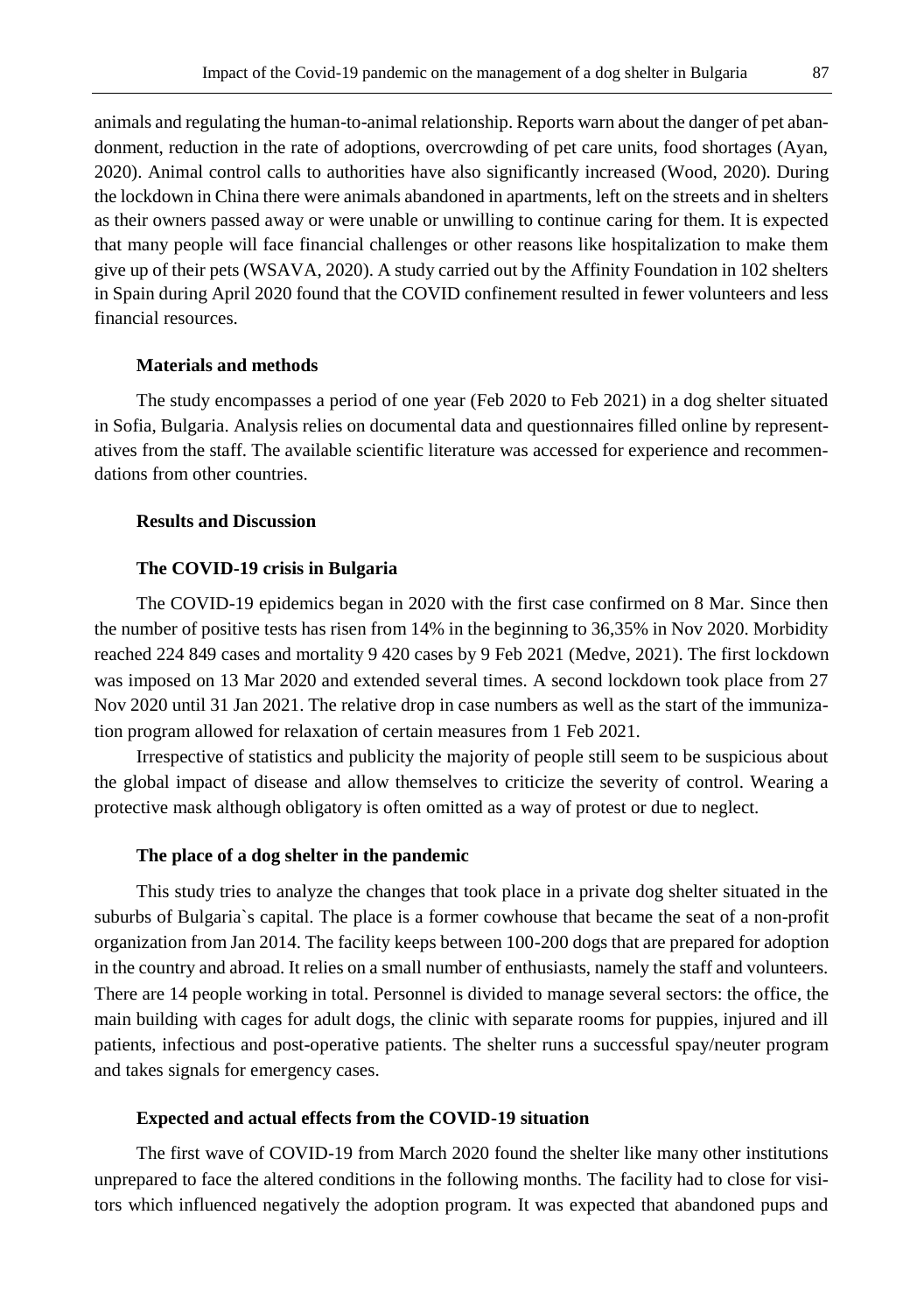elderly dogs which comprise the major load on shelter`s population will increase. This was true in the very beginning of the crisis when scientific information mixed with false news and many got confused that the canine coronavirus is the same thing as the COVID-19. Pet dogs were left just because of fear they can transfer the virus. However, the ban for travel and the conscious decision of people to stay home lead to a gradual decrease. Emergency cases were also less often witnessed and therefore not reported. Later in spring when parks were closed and going out was allowed only for individuals walking their dogs interest in adoption was definitely increased. However, such candidates were estimated as unreliable therefore not contributing to effective rehoming. These marginal tendencies were balanced during summer months when epidemiological measures were temporarily reduced.

The most critical time came when people from the staff were infected with COVID-19 and had to discontinue working at least for the 2 weeks of quarantine. The shelter had to fully close again in order to protect the health of remaining workers as well as visitors. Nevertheless morbidity continued to rise with the majority of personnel going through the disease in November - December 2021. From all 14 employees 6 were infected almost at the same time - 3 from the administrative unit and 3 from the supportive staff. Others had to spend self-isolation due to contact. There was a period when only two were available - a veterinarian and an animal caretaker - to manage the whole area.

Another aspect remains volunteer work. People coming to the shelter to spend some time with dogs present a valuable part of its routine. Animals that have stayed for longer often await for weekends when they can be walked and groomed from somebody different from the staff. Furthermore volunteers can spend more time for playing/exercise and many offer their help for feeding or cleaning. This is no more possible as the number of people entering the area is strictly controlled and caretakers are instructed to reduce person-to-person contacts.

The shelter as a private institution relies exclusively on donation. There is an SMS campaign that is very popular in the country. Donation boxes are distributed to several places around the city and bank accounts are published on the organization site. Financial crisis as a consequence of COVID-19 has also affected the income and resources during the last 12 months. A majority of contributors that used to donate for years were not able share for charity especially those occupied with tourism and services. The closure of restaurants, malls and the airport, where many of the shelter boxes are distributed exacerbated the negative financial count.

### **Measures to reduce the risk of transferring COVID-19**

The shelter as a place where animals of different health status constantly enter has always kept high standards for cleaning and disinfection. Measures have become even more strict with COVID-19. The renewed protocol includes additional disinfection of work spaces during the day and a final disinfection at the end of the shift. Wearing of protective masks and clothing has become obligatory. The staff is instructed to keep a high level of personal hygiene with procedures for washing and disinfecting the hands discussed and written in detail.

The most demanding changes were instituted to administration and the adoption policy of the shelter. All communication activities were transferred online and office duties were managed from home. Before COVID-19 adoption procedure included several visits of candidates on the spot, with interviews and introduction between the family members and the future pet, followed by a visit to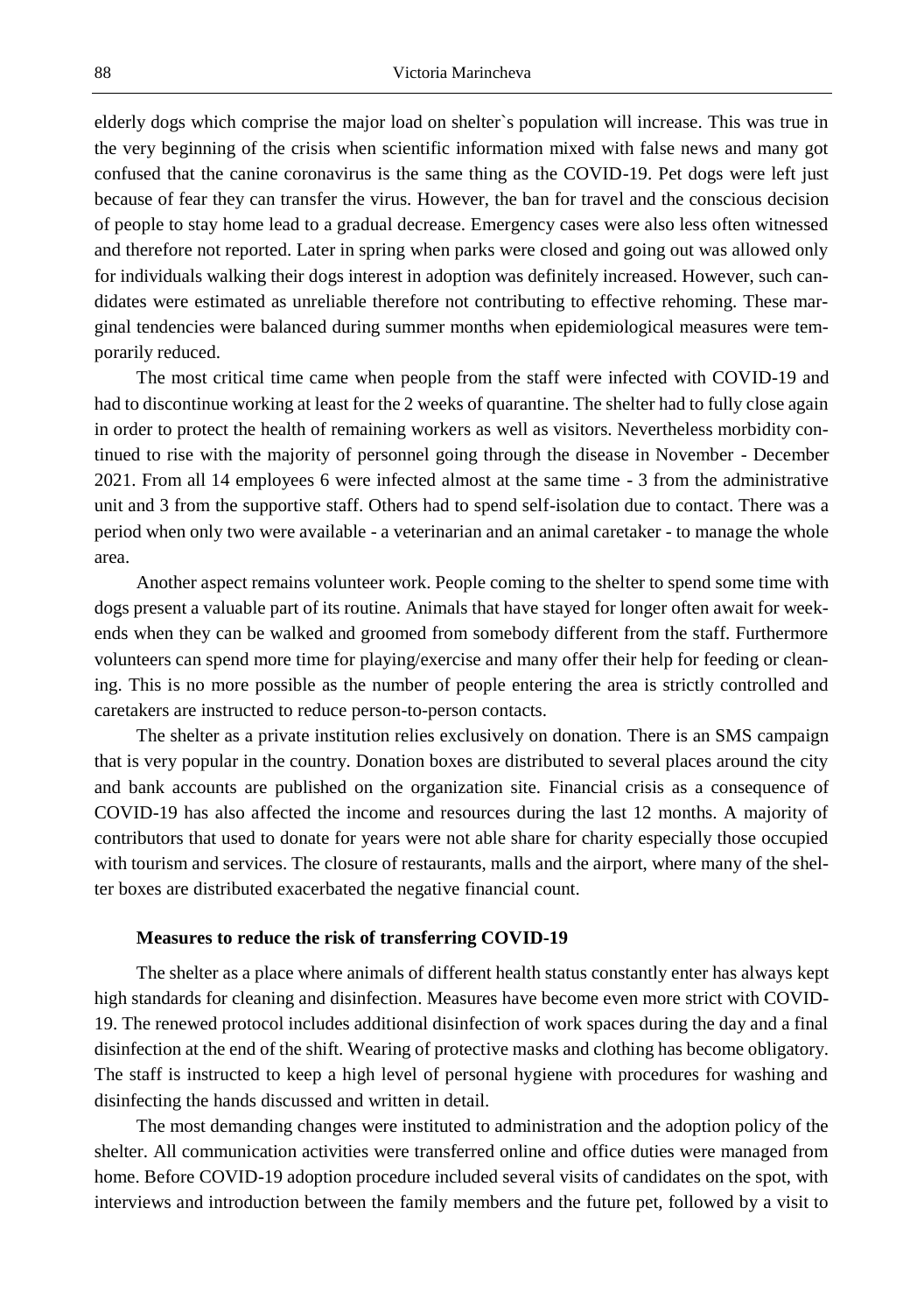the family home. Approved candidates were revisited after the animal had used to the new environment and only then adoption was finalized. After COVID-19 these events started to happen mainly on platforms like Zoom and Skype with visits to the shelter prescheduled and subjected to epidemiological measures. Application forms and questionnaires are filled in and sent by mail. Working with authorities and other connected institutions is also carried on the net.

### **Recommendations for best shelter practices under COVID-19**

A shelter routine has always been busy and now even more with necessities imposed by the situation. There are several recommendations that can be outlined from guidelines published by international animal welfare organizations.

WSAVA (2020) advise pet care facilities to suspend nonessential functions, including the pick-up, transport and sheltering of dogs that are not in imminent danger. Veterinary clinics should prioritize procedures with spay-neuter surgeries, even pre-adoption, postponed to after the epidemiological situation has been relieved to reduce resource-use, workload, and the potential for human exposure. However this is not suitable on Bulgarian soil where the problem with homeless dogs was serious for years and there is still much to be done to actually change the mindset of people. Often the families that adopt and agree to spay/neuter an animal will refuse to return for surgery. Therefore it is my personal opinion that spay/neuter programs should be continued.

Introduction of fostering is suggested as a way to reduce the burden of potentially increased intake. Adoption directly from the foster home is also a possibility. However the latter is not applicable in the context of the shelter in question as the list of volunteers willing to take dogs to their home is scarce. It is not popular and seems engaging for possible candidates to participate in such a way. It would be definitely beneficial if a net of foster homes can be created where animals can reside until adoption; this is especially important for elderly dogs whose chance to be noticed is minimal.

All procedures connected to adoption like interviews, questionnaires, documentation should be conducted online. The shelter has already done a lot on this point. Reduction of adoption fee is not to be discussed as the organization has never charged any.

Another important matter is health safety of staff and visitors. Personnel is regularly instructed of best hygiene practices and disinfection frequency is increased. However, visitors should also be informed about the rule on the territory of the facility, e.g. wearing a protective mask, social distance of more than two meters, washing hands with soap and water before and after handling animals, etc.

According to scientific data the risk of animals spreading COVID-19 to people is considered to be low. However, there are several reports of animals being infected with SARS-CoV-2 including dogs, pet and wild cats, mink, ferret (Center for Disease Control and Prevention, 2021). Currently we do not actually know enough about the virus to draw conclusions but species to species transfer can be expected as the pandemic possibly originated from bats in a Chinese market. Authorities in Bulgaria already collect information about cases of canine corona virus infections in shelters. Only time and experience can answer if this practice is relevant or weather dogs and other carnivores can be viewed as a threat to human health.

A number of positive examples can be described from around the world and thanks to the cooperation of the Society for the Prevention of Cruelty to Animals (SPCA) (Ayan, 2020). Shelters in the Dominican Republic have implemented a feeding program for community stray animals that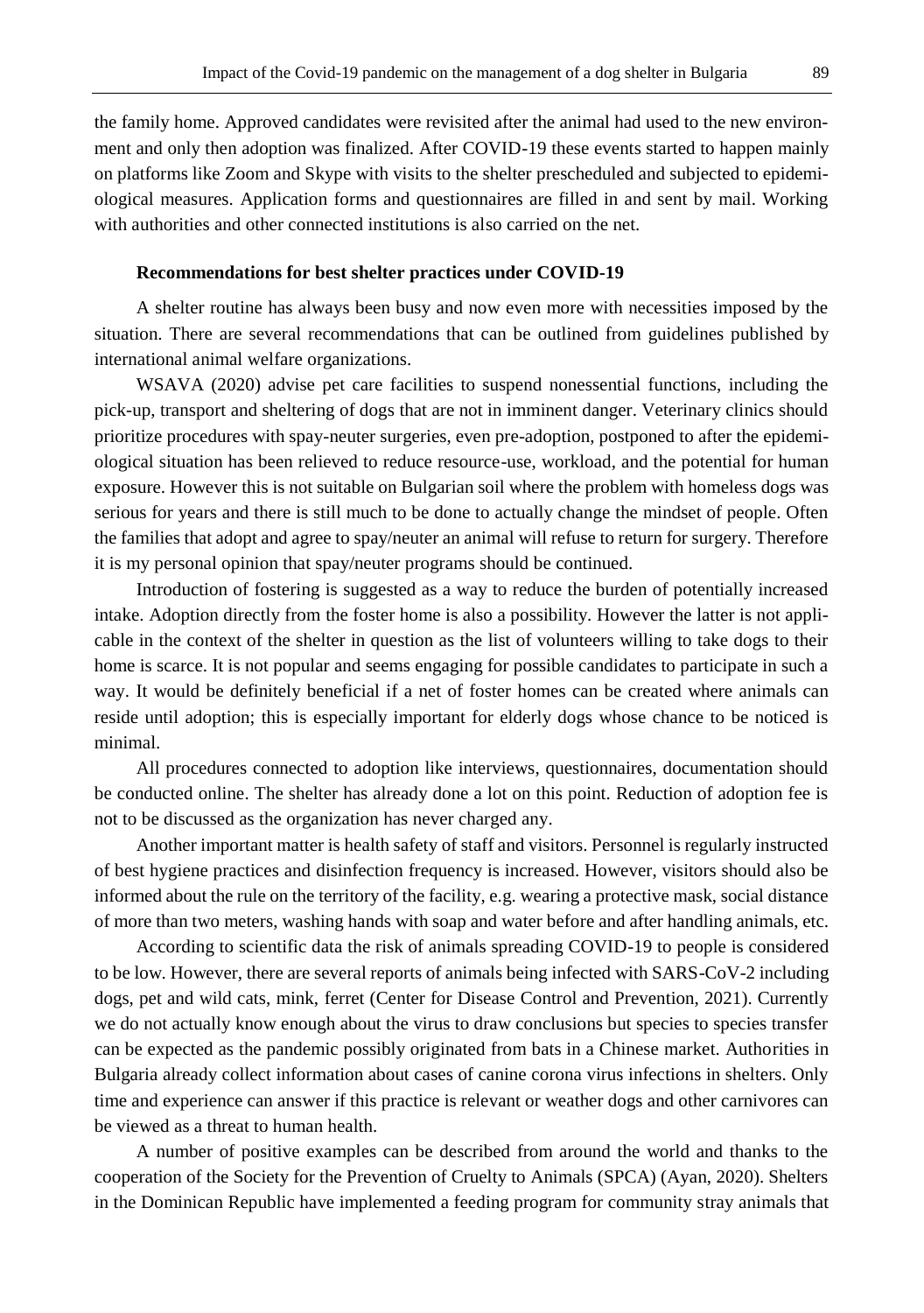normally rely on businesses or individuals for food. Donations of pet food from a New Zealandbased pet food manufacturer provided a crucial resource for pet care facilities in Montreal. A charity program was implemented in Italy to subsidize the cost of food and vet care for the pets of people who have experienced recent economic hardship so that they don't have to abandon or surrender them to already overburdened shelters.

The need of similar initiatives is already visible in Bulgaria. The ability of society to unite under stressful conditions is what can take us out of the crisis. The shelter can potentiate these processes by popularizing its activities during the COVID-19 situation. Video tours around the facility may increase the interest of viewers on the site and Facebook page. The involvement of media is also crucial in order to induce empathy among audience as well as stimulate individuals and businesses to donate.

In spite of difficulties the shelter continues to work with animals in need and run programs for adoption. As a result the number of dogs from spring to autumn fell steadily from about 200 to 150 which is a good news in a usually overcrowded community. The number of adopted pets remained similar to previous years although there was a temporary decrease. In a study conducted by Morgan et al. (2020) abandonment persisted as a stable tendency; however adoption rate was increased as a reaction to social isolation. Therefore shelters should also be prepared for increased demand from people. As humans and dogs are both social animals the relationship can be beneficial for coping with COVID-induced stress and other health consequences.

The review of scientific data on the subject can be estimated as insufficient. Large scale studies are needed to grasp the actual dynamics of the situation and propose working models for shelter management under the COVID-19 pandemic.

### **Conclusion**

Life under the pandemic is gradually transferred in the online space. Duties that used to be carried out exclusively in the office now happen in the net and platforms. This is true even for nonprofit organizations that rely on contact with their sponsors, volunteers and visitors. Measures have changed the way institutions function. However, society should adapt to the current and future requirements. The dog shelter in Sofia, Bulgaria presents a good example how this can be practically done. Its mission is even more important now when the world goes true hard times. What is hard for people is also hard for animals.

#### **References**

- 1. Affinity foundation. (2020). *Study on the impact of COVID on animal shelters*. https://www.fundacion-affinity.org/en/observatory/study-impact-covid-animal-shelters-infographic. Last visited: 11 Feb 2021.
- 2. Ayan M. (2020). *COVID-19 Puts Global Animal Shelters in Crisis*. EcoWatch. https://www.ecowatch.com/coronavirus-animal-shelters-2647890403.html. Last visited: 10 Feb 2021.
- 3. Cennimo D.J., Bergman S.J., Olsen K.M. (2021). *How did the coronavirus outbreak start? Medscape*. https://www.medscape.com/answers/2500114-197402/how-did-the-coronavirus-outbreakstart. Last visited: 10 Feb 2021.